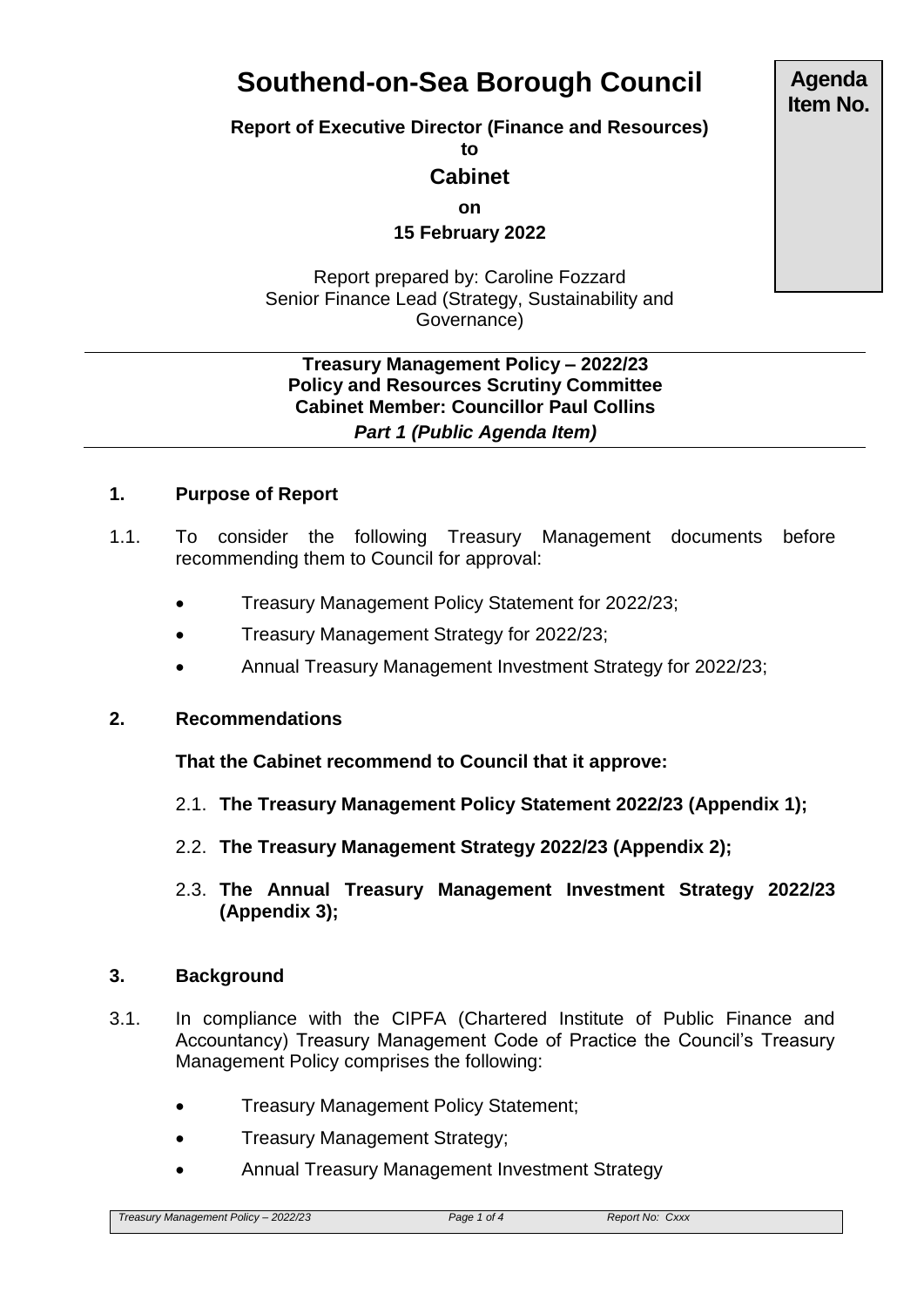and these are reviewed annually for approval by Council before the start of each financial year.

- 3.2. The purpose of the Treasury Management Policy Statement is to set out the scope of the Treasury Management function, the policy on borrowing, debt restructure, investments, delegation and management of risk. The Treasury Management Policy Statement for 2022/23 is attached as **Appendix 1.**
- 3.3. The purpose of the Treasury Management Strategy is to set out how the budgeted financing costs can be achieved. It covers the prospects for interest rates and the strategy on borrowing and debt restructuring. The Treasury Management Strategy for 2022/23 is attached as **Appendix 2.**
- 3.4. The purpose of the Annual Treasury Management Investment Strategy is to set out the investment objectives and the policies on the use of external fund managers, on the investment of in-house managed funds and on the use of approved counterparties. The Annual Treasury Management Investment Strategy for 2022/23 is attached as **Appendix 3.**
- 3.5. Appendices 1, 2 and 3 together form the Treasury Management Policy and are then used by officers on a daily basis for the effective running of the treasury management function.
- 3.6. In response to the on-going economic, regulatory and financial market conditions, and in consultation with our treasury management advisers, the treasury management policy has been updated for the 2022/23 financial year. The changes from the revised 2021/22 policy are shown in **Appendix 4**.
- 3.7. The policy and strategy documents are written in order to provide officers and advisers with clear boundaries within which to work but as a result they are written using technical language. Treasury management training has been offered to all councillors to aid understanding of the issues and further courses will be available in the future. This training is particularly important for members of the Audit Committee as that committee is responsible for the scrutiny of the Treasury Management Policy.

## **4. Other Options**

4.1. There are many options available for the operation of the Treasury Management function, with varying degrees of risk associated with them. The Treasury Management Policy set out in this report aims to effectively control risk to within a prudent level, whilst providing optimum performance consistent with that level of risk.

## **5. Reasons for Recommendations**

5.1. The recommendations are to comply with the CIPFA Treasury Management Code of Practice.

*Treasury Management Policy – 2022/23 Page 2 of 4 Report No: Cxxx*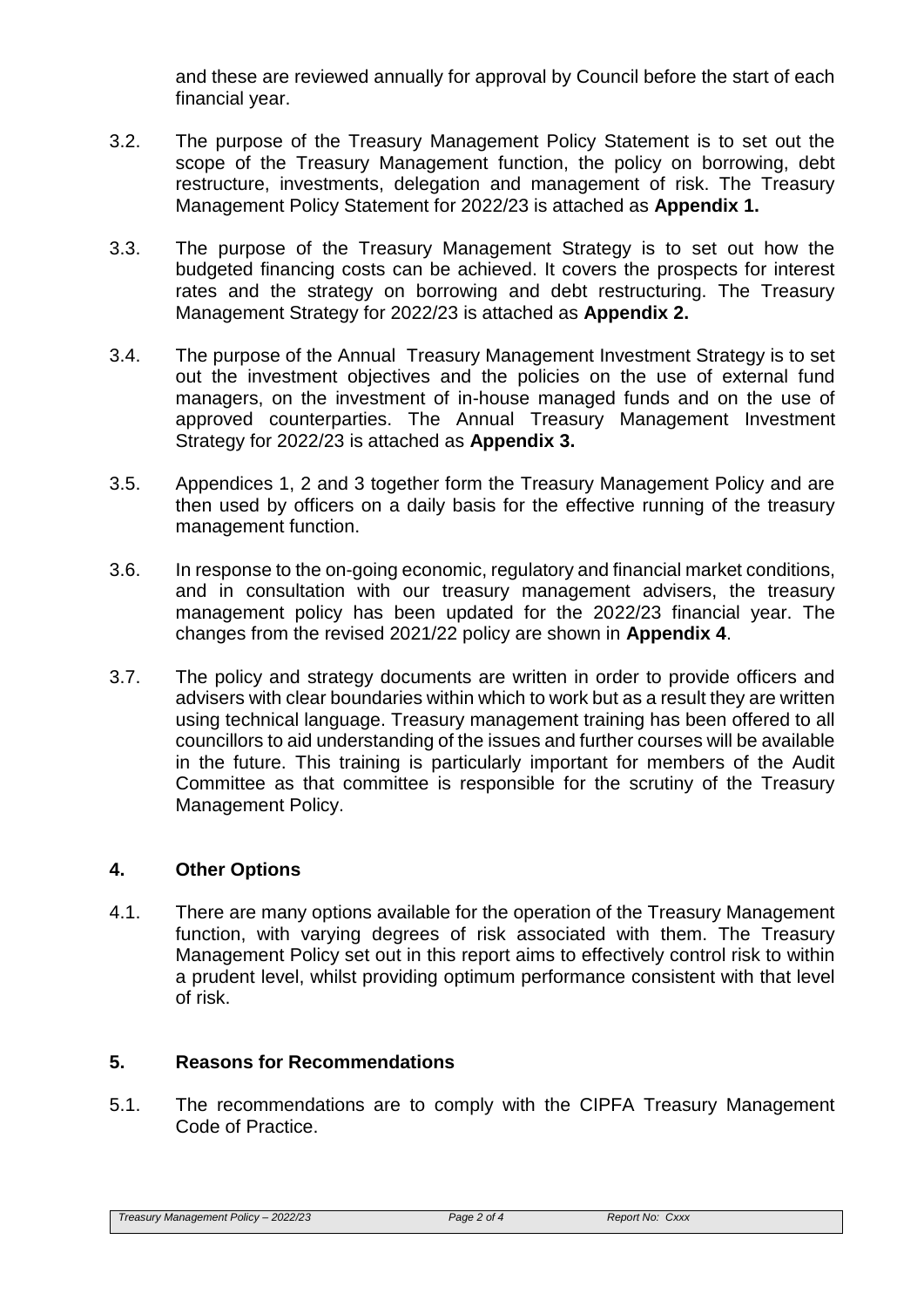#### **6. Corporate Implications**

Contribution to the Southend 2050 Road Map

6.1. The Treasury Management Strategy sets out how the financing costs as part of the Medium Term Financial Plan may be achieved. The Treasury Management policy together with the prudential indicators (set out in the Prioritising Resources to Deliver Better Outcomes report elsewhere on this agenda), acknowledge how effective treasury management will provide support towards the achievement of the Council's ambition and desired outcomes.

Financial Implications

6.2. The financial implications of the proposed capital investment programme are considered in the Prioritising Resources to Deliver Better Outcomes report elsewhere on this agenda. Other financial implications are dealt with throughout this report.

Legal Implications

6.3. Compliance with the relevant regulations and codes of practice has been considered throughout this report.

People Implications

6.4. There are no people implications arising from this report.

Property Implications

6.5. There are no property implications arising from this report.

**Consultation** 

6.6. The key treasury management decisions are taken in consultation with our treasury management advisers.

Appendices 1 to 4 were presented to the Audit Committee on 12 January 2022 for scrutiny. Audit Committee commented on the following area:

 The Audit Committee is responsible for the scrutiny of the Treasury Management Policy. Treasury management training has been offered to all councillors and it is particularly important for members of the Audit Committee to attend that training.

In response, the following sentence has been added to paragraph 3.7:

*This training is particularly important for members of the Audit Committee as that committee is responsible for the scrutiny of the Treasury Management Policy.*

Equalities and Diversity Implications

6.7. There are no equalities issues arising from this report.

Risk Assessment

*Treasury Management Policy – 2022/23 Page 3 of 4 Report No: Cxxx*